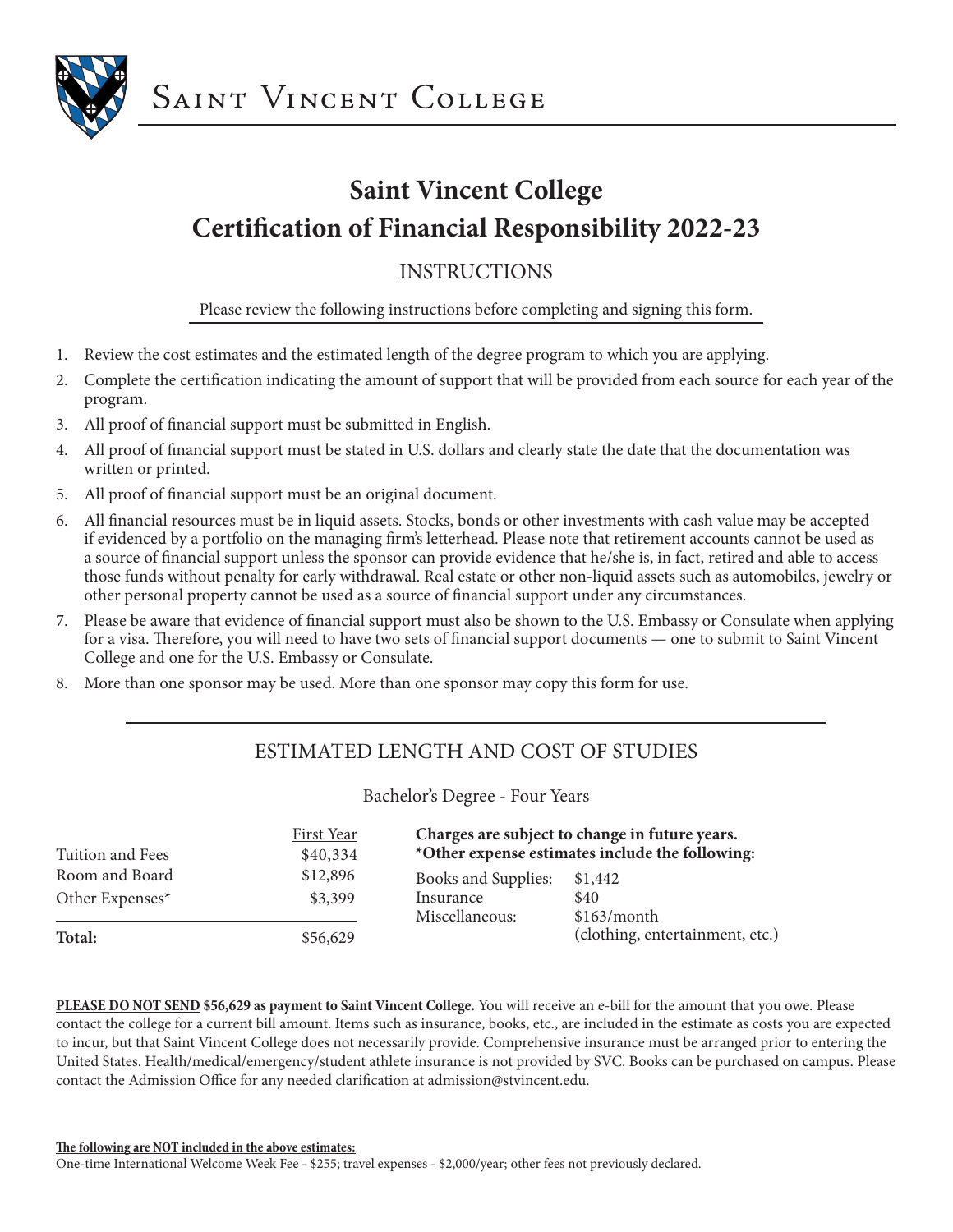

# Certification of Financial Responsibility

| Student's Name                                                                                                                                                    |            |                                                  |             |           |
|-------------------------------------------------------------------------------------------------------------------------------------------------------------------|------------|--------------------------------------------------|-------------|-----------|
| Family Name                                                                                                                                                       | Given Name |                                                  | Middle Name |           |
| Sponsor's Name Family Name                                                                                                                                        | Given Name |                                                  | Middle Name |           |
|                                                                                                                                                                   |            |                                                  |             |           |
|                                                                                                                                                                   |            |                                                  |             |           |
|                                                                                                                                                                   |            |                                                  |             |           |
|                                                                                                                                                                   |            |                                                  |             |           |
|                                                                                                                                                                   |            |                                                  |             |           |
|                                                                                                                                                                   |            |                                                  |             |           |
|                                                                                                                                                                   |            |                                                  |             |           |
| <b>Certification of Financial Responsibility</b><br>to engage in a program of study at Saint Vincent College. I/we will provide funds from the following sources: |            |                                                  |             |           |
|                                                                                                                                                                   | Year One   | Year Two                                         | Year Three  | Year Four |
| 1. Provide each year from annual salary/income.<br>Total annual salary in \$US_______________<br>Attach documentation or verification of annual<br>salary/income. |            | <u> 1989 - Alban Store, amerikansk politiker</u> |             |           |
| 2. Provided from bank account with a total<br>in \$US<br>Attach an official bank statement.                                                                       |            |                                                  |             |           |
| 3. Provided from other sources.<br>Identify source(s) and attach documentation.                                                                                   |            |                                                  |             |           |
| 4. Total available from all sources:                                                                                                                              |            |                                                  |             |           |
| Signature of Sponsor                                                                                                                                              |            |                                                  | Date Signed |           |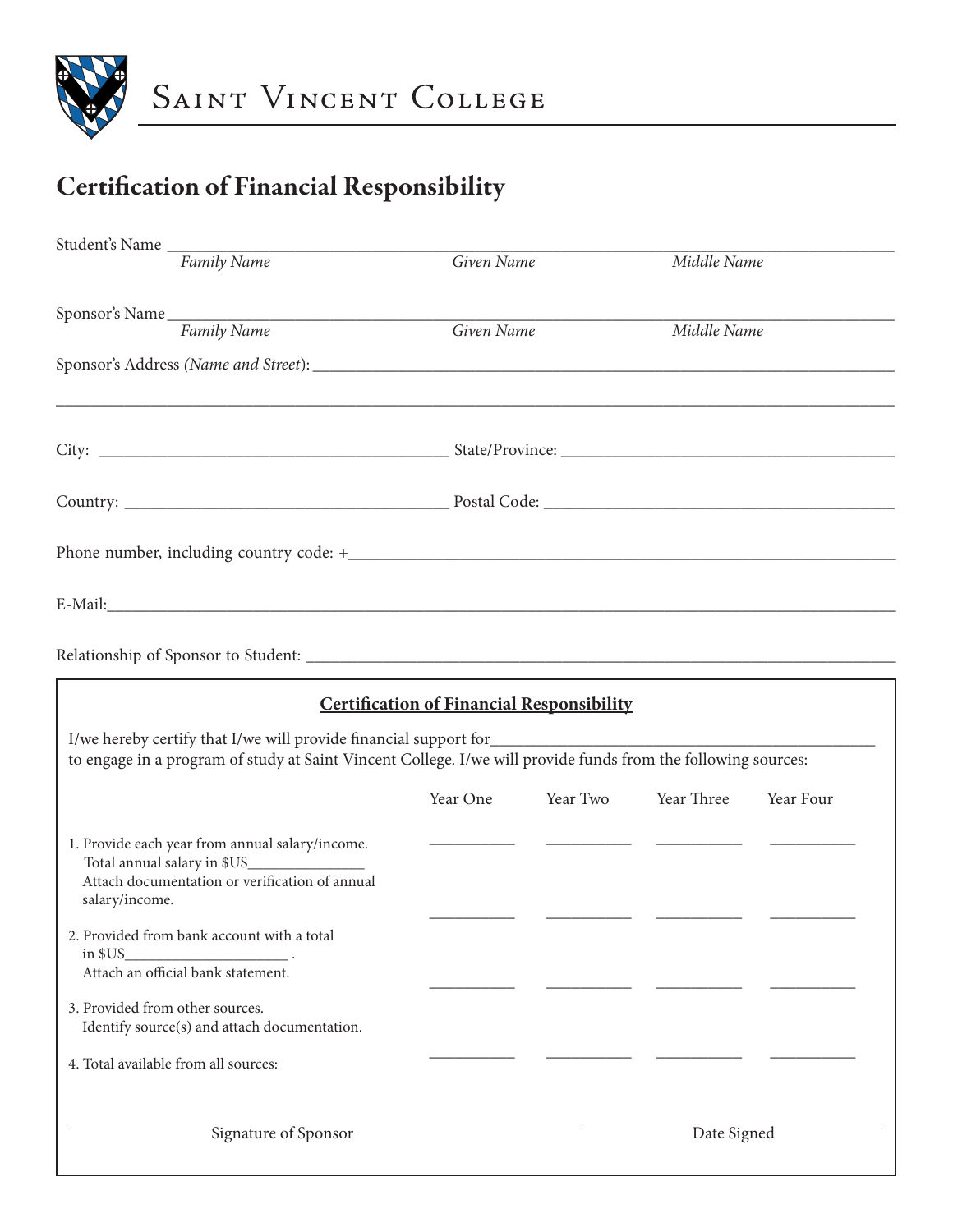

# SAINT VINCENT COLLEGE

| <b>Immigration Information</b>                                                       |
|--------------------------------------------------------------------------------------|
| If you are currently <b>INSIDE</b> the United States, please complete the following: |

Current Visa Classification:\_\_\_\_\_\_\_\_\_\_\_\_\_\_\_Current Sponsor/School:\_\_\_\_\_\_\_\_\_\_\_\_\_\_\_\_\_\_\_\_\_\_\_\_\_\_\_\_\_\_\_\_\_\_\_\_\_\_\_\_\_

Date of initial entry into United States (*mm/dd/yyyy*):\_\_\_\_\_\_\_\_\_\_\_\_ / \_\_\_\_\_\_\_\_\_\_\_\_ / \_\_\_\_\_\_\_\_\_\_\_\_\_\_\_\_\_\_\_\_\_\_\_\_\_\_\_\_

I-94 Admission Number\_\_\_\_\_\_\_\_\_\_\_\_\_\_\_\_\_\_\_\_ I-94 Expiration Date \_\_\_\_\_\_\_ / \_\_\_\_\_\_\_ / \_\_\_\_\_\_\_ (If D/S, check here:  $\Box$ )

*(NOTE: You must attach supporting documentation verifying current visa classification, e.g., Form I-20, Form IAP-66, Form I-797, etc.)*

*If you are currently* **OUTSIDE** *the United States, please complete the following:*

City/Country where you will apply for the required visa:\_\_\_\_\_\_\_\_\_\_\_\_\_\_\_\_\_\_\_\_\_\_\_\_\_\_\_\_\_\_\_\_\_\_\_\_\_\_\_\_\_\_\_\_\_\_\_\_\_\_\_\_\_

#### **Dependent Information**

*For each dependent who will accompany you to the U.S., please provide the following information. Use additional sheet if necessary. Please note that a dependent is defined as your spouse and/or any unmarried children under 21 years of age.*

|             |            | Family Name: Civen Name: Contact Music Middle Name: Middle Name:                                                                                                                                                               |  |
|-------------|------------|--------------------------------------------------------------------------------------------------------------------------------------------------------------------------------------------------------------------------------|--|
|             |            |                                                                                                                                                                                                                                |  |
|             |            |                                                                                                                                                                                                                                |  |
|             |            | #2 - Gender: I Male I Female Relationship: \\connection \\connection \\connection \\connection \\connection \\connection \\connection \\connection \\connection \\connection \\connection \\connection \\connection \\connecti |  |
|             |            |                                                                                                                                                                                                                                |  |
|             |            |                                                                                                                                                                                                                                |  |
|             |            |                                                                                                                                                                                                                                |  |
|             |            |                                                                                                                                                                                                                                |  |
| Family Name | Given Name | Middle Name                                                                                                                                                                                                                    |  |

| Family Name:                 | Given Name: | Middle Name:               |
|------------------------------|-------------|----------------------------|
| Date of Birth $(mm/dd/yyyy)$ |             | City and Country of Birth: |
| Country of Citizenship:      |             | Country of Residence:      |

**"The statements and information provided on this application are true and accurate to the best of my knowledge."**

Signature\_\_\_\_\_\_\_\_\_\_\_\_\_\_\_\_\_\_\_\_\_\_\_\_\_\_\_\_\_\_\_\_\_\_\_\_\_\_\_\_\_\_\_\_\_\_\_\_\_\_\_\_\_\_\_\_\_\_\_ Date\_\_\_\_\_\_\_\_\_\_\_\_\_\_\_\_\_\_\_\_\_\_\_\_\_\_\_